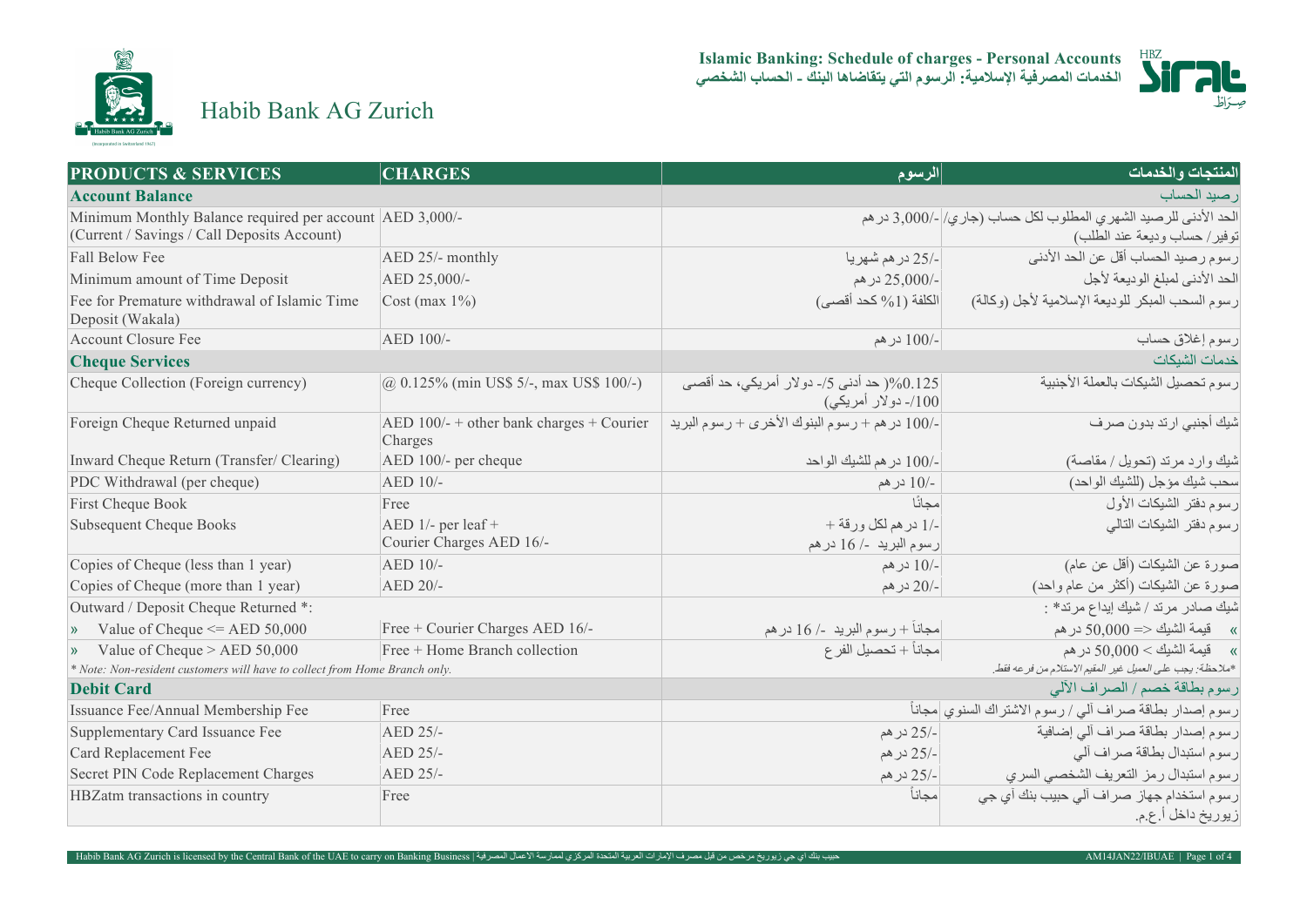| <b>PRODUCTS &amp; SERVICES</b>                                                                                        | <b>CHARGES</b>                                                   | الرسوم                                                                                                          | المنتجات والخدمات                                                                                                                                                           |
|-----------------------------------------------------------------------------------------------------------------------|------------------------------------------------------------------|-----------------------------------------------------------------------------------------------------------------|-----------------------------------------------------------------------------------------------------------------------------------------------------------------------------|
| Non-HBZatm transactions in country                                                                                    | AED 2/- per transaction                                          | -/2 در هم لكل معاملة                                                                                            | رسوم إستخدام جهاز صراف ألى تابع لبنك أخر داخل<br>ا ع.م.                                                                                                                     |
| International ATM Cash Withdrawal Charges -   AED 20/- per withdrawal<br>Non-Dirham                                   |                                                                  | ــ/ 20 در هم إمار اتى لكل عملية سحب                                                                             | رسوم السحب النقدي من أجهزة الصر اف الآلي الدولية<br>لبطاقة الخصم بغير الدرهم                                                                                                |
| Foreign Currency Conversion Fee (prevailing<br>bank foreign exchange rates will apply on all<br>currency conversions) | $2.00\%$                                                         | $2.00\%$                                                                                                        | رسوم تحويل العملات الأجنبية (يطبق سعر صرف<br>العملات الأجنبية السائد على جميع معاملات تحويل العملة)                                                                         |
| Copy of Sales Slip                                                                                                    | AED 25/-                                                         | -/25 در هم                                                                                                      | نسخة من قسيمة المبيعات                                                                                                                                                      |
| Daily Total Limit - Platinum Debit Card                                                                               | AED 10,000/- (sub-limit for e-<br>commerce/online - AED 3,000/-) | -/10,000 در هم إماراتي (الحد الأقصى - ضمن الحد<br>الإجمالي ـ للتسوق الإلكتروني /عبر الإنترنت ـ/<br>3,000 در هم) | إجمالي الحد اليومي - بطاقة الخصم البلاتينية                                                                                                                                 |
| Note: Above limits can be reset, within the Total Limit via HBZ web banking.                                          |                                                                  |                                                                                                                 | ملاحظة: يمكن إعادة ضبط الحد الأقصى للبطاقات المذكورة أعلاه ضمن حدود الائتمان الكلي الممنوح، وذلك من خلال استخدام<br>الخدمات المصر فية عبر الإنترنت لحبيب بنك اي جي زيور خ . |
| <b>Standing instruction</b>                                                                                           |                                                                  |                                                                                                                 | التعليمات المستديمة                                                                                                                                                         |
| <b>Standing Instructions Setup</b>                                                                                    | AED 50/-                                                         | -/50 در هم                                                                                                      | رسوم تنفيذ التعليمات المستديمة                                                                                                                                              |
| Penalty for Insufficient Funds                                                                                        | AED 25/-                                                         | -/25 در هم                                                                                                      | غرامة عدم كفاية الرصيد                                                                                                                                                      |
| <b>Statement / Letters / Certificates</b>                                                                             |                                                                  | كشف الحساب/الخطابات/ الشهادات                                                                                   |                                                                                                                                                                             |
| Bank Statement requests (ad hoc)                                                                                      | AED 25/-                                                         | -/25 در هم                                                                                                      | طلبات كشف الحساب البنكي (لغرض مخصص)                                                                                                                                         |
| <b>Bank</b> eStatement                                                                                                | Free                                                             | مجانًا                                                                                                          | كشف حساب بنكى إلكتروني                                                                                                                                                      |
| Statements, Letters or Certificates                                                                                   | AED 50/-                                                         | -/50 در هم                                                                                                      | كشوفات حسابات أو خطابات أو شهادات                                                                                                                                           |
| <b>Payment Services</b>                                                                                               |                                                                  |                                                                                                                 | خدمات الدفع                                                                                                                                                                 |
| Issuance of Pay Order / Demand Drafts - Manual AED 75/-                                                               |                                                                  | -/75 در هم                                                                                                      | رسوم إصدار أمر دفع/ حوالة - خطى                                                                                                                                             |
| Issuance of Pay Order / Demand Drafts - through AED 50/- +<br>HBZweb                                                  | courier charges AED 16/-                                         | $+$ 1/50 در هم $-$<br>رسوم البريد -/16 در هم                                                                    | رسوم إصدار أمر دفع/ حوالة ـ عبر موقع البنك في<br>الإنترنت                                                                                                                   |
| Cancellation of Pay Order/ Demand Drafts                                                                              | AED 50/-                                                         | -/50 در هم                                                                                                      | رسوم إلغاء أمر دفع / حوالة                                                                                                                                                  |
| <b>Special Clearing</b>                                                                                               | AED 205/-                                                        | -/205 در هم                                                                                                     | مقاصة خاصة                                                                                                                                                                  |
| <b>Outward Remittance / Telegraphic Transfer</b>                                                                      |                                                                  |                                                                                                                 | حوالة صادرة \ تحويل تلغرافي                                                                                                                                                 |
| Manual - Local currency (AED)                                                                                         | AED 5/-                                                          | -/5 در هم                                                                                                       | خطياً ـ بالعملة المحلية (در هم إماراتي)                                                                                                                                     |
| Manual - Foreign currency                                                                                             | AED 75/-                                                         | -/75 در هم                                                                                                      | خطيا ـ بالعملة الأجنبية                                                                                                                                                     |
| Electronic - Local currency (AED)                                                                                     | AED 1/-                                                          | -/1 در هم                                                                                                       | إلكتروني - بالعملة المحلية (در هم إماراتي)                                                                                                                                  |
| Electronic - Foreign currency                                                                                         | AED 50/-                                                         | -/50 در هم                                                                                                      | إلكتروني ـ بالعملة الأجنبية                                                                                                                                                 |
| Other bank's charges on sender's account for outward remittance                                                       |                                                                  |                                                                                                                 | رسوم البنوك الأخرى على حساب المرسل للحوالة الصادرة:-                                                                                                                        |
| In Local currency (AED)                                                                                               | $AED$ 1/-                                                        | -/1 در هم                                                                                                       | بالعملة المحلية (در هم إماراتي)                                                                                                                                             |
| In United States Dollar (USD)                                                                                         | AED 100/-                                                        | -/100 در هم                                                                                                     | بالدولار الأمريكي                                                                                                                                                           |
| Other than AED & USD                                                                                                  | AED 150/-                                                        |                                                                                                                 | بعملات أخرى غير الدهم الإماراتي والدولار الأمريكي __ -/150 درهم                                                                                                             |
| Internal Transfer within bank (Electronic)                                                                            | Free                                                             | مجاناً                                                                                                          | تحويلات داخلية بالبنك ( إلكترونيا)                                                                                                                                          |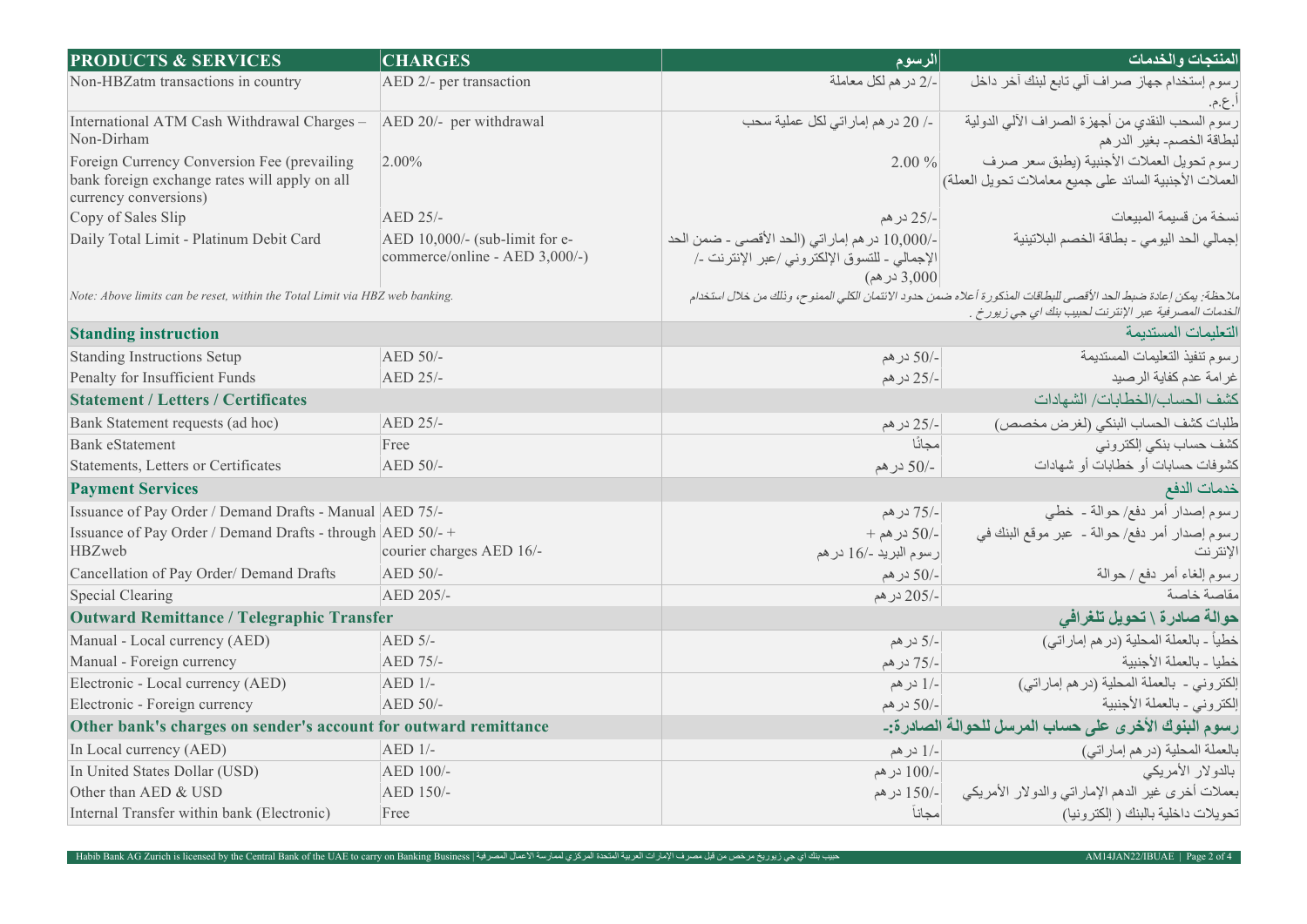| <b>PRODUCTS &amp; SERVICES</b>                                                        | <b>CHARGES</b>                                                         | الرسوم                                                                     | المنتجات والخدمات                                                                |
|---------------------------------------------------------------------------------------|------------------------------------------------------------------------|----------------------------------------------------------------------------|----------------------------------------------------------------------------------|
| <b>Inward Remittance</b>                                                              |                                                                        |                                                                            | حوالة واردة                                                                      |
| Local currency (AED)                                                                  | $AED$ 1/-                                                              | -/1 در هم                                                                  | بالدرهم                                                                          |
| Foreign currency                                                                      | US \$ 10 /- or equivalent                                              | -/10 دولار أو ما يعادلها                                                   | بالعملة الأجنبية                                                                 |
| Stop Payment request (per<br>instrument/Cheque/Draft/TT)                              | $AED$ 50/-                                                             | –/50 در هم                                                                 | طلب وقف الصرف لكل (صك/شيك/حوالة تلغرافية )                                       |
| DDS payment return                                                                    | AED 25/- per payment (1st time only)                                   | -/25 در هم لكل دفعة (لأول مرة فقط)                                         | دفعة خصم مباشر مرتدة                                                             |
| <b>Murabaha Auto Finance</b>                                                          |                                                                        |                                                                            | مرابحة - تمويل السيارات                                                          |
| Processing/Documentation Fees                                                         | 1% of finance amount (min AED 500/-, max<br>of AED 2,500/-)            | -/1 %من قيمة التمويل (أدناها -/500 در هم،<br>وأقصاها -/2,500 در هم)        | رسوم الإجراءات/ توثيق المستندات                                                  |
| Early Settlement Fees (Full/Partial) - Non-<br>waived profit                          | 1% of outstanding Murabaha cost                                        | من المنبقى من كلفة المر ابحة $\%$ 1 $\%$                                   | رسوم السداد المبكر (كامل/ جزئي) - ربح غير متنازل                                 |
| Advance Payment of installment                                                        | <b>Nil</b>                                                             | لا شىء                                                                     | سداد قسط مقدم                                                                    |
| Late Payment Fee (will be given as charity)                                           | AED 200/-                                                              | -/200 در هم                                                                | رسوم الدفع المتأخر (تذهب للحساب الخيرى)                                          |
| <b>Facility Cancellation Fee</b>                                                      | AED 100/-                                                              | -/100 در هم                                                                | رسوم إلغاء التمويل                                                               |
| NOC to Traffic Department                                                             | Free                                                                   | مجانأ                                                                      | رسالة عدم ممانعة إلى إدارة المرور                                                |
| Issuance of Liability Letter to other banks                                           | AED 60/-                                                               | -/60 در هم                                                                 | إصدار خطاب مديونية لبنك آخر                                                      |
| <b>Ijarah - Residential and Commercial Property Finance</b>                           |                                                                        | إجارة - تمويل العقار السكنى والتجارى                                       |                                                                                  |
| Processing/Documentation Fees                                                         | 1% of finance amount                                                   | 1%من قيمة التمويل                                                          | رسوم الإجراءات / توثيق المستندات                                                 |
| Late Payment Fees- Each missed rental payment AED 700/-<br>(will be given as charity) |                                                                        |                                                                            | رسوم سداد متأخر - لكل دفعة إيجار غير مسددة (تذهب   -/700 در هم<br>للحساب الخيرى) |
| Issuance of Liability Letter                                                          | AED 50/-                                                               | -/50 در هم                                                                 | إصدار خطاب مدبونية                                                               |
| Other Certificates                                                                    | AED 75/-                                                               | -/75 در هم                                                                 | شهادات أخر ي                                                                     |
| Non-Standard Statement production/copy of<br>original documentation                   | AED 100/-                                                              | 100/- در هم                                                                | إصدار إفادة غير معتادة / نسخة من التوثيقات الأصلية                               |
| Property swaps Administration Fees                                                    | Max AED 1,320/- (valuation included)                                   | -/320, در هم كحد أقصى (شاملة التقييم)                                      | ر سوم إدارية تبادل عقار                                                          |
| Issuance of No Objection Certificate                                                  | AED 150/-                                                              | -/150 در هم                                                                | إصدار خطاب عدم ممانعة                                                            |
| Clearance Letter                                                                      | AED 95/-                                                               | -/95 در هم                                                                 | خطاب مخالصة                                                                      |
| Any Other Letter/s                                                                    | AED 90/-                                                               | $-90/$ در هم                                                               | أي خطاب آخر                                                                      |
| Takaful                                                                               | Actual + $0.051\%$                                                     | $0.051\% + 0.051\%$ المصر وفات الفعلية                                     | تكافل                                                                            |
| Early Settlement Fee (Full / Partial):                                                |                                                                        |                                                                            | رسوم السداد المبكر (كامل / جزئي):                                                |
| <b>Residential Properties</b><br>$\mathcal{Y}$                                        | Max 1% of outstanding amount or AED<br>10,000/-, whichever is less $*$ | 1% كحد أقصبي من المبلغ المستحق أو<br>-/10,000 در هم إمار اتبي، أيهما أقل * | » العقار السكني                                                                  |
| Other Properties<br>$\mathcal{Y}$                                                     | 1% of outstanding amount *                                             | $*$ من المبلغ المستحق $1\%$                                                | » العقارات الأخرى                                                                |
| * Up to 20% of outstanding balance can be paid every calendar year at no charges.     |                                                                        |                                                                            | * يمكن دفع ما يصل إلى 20٪ من المبلغ المستحق مرة واحدة كل سنة تقويمية بدون رسوم.  |